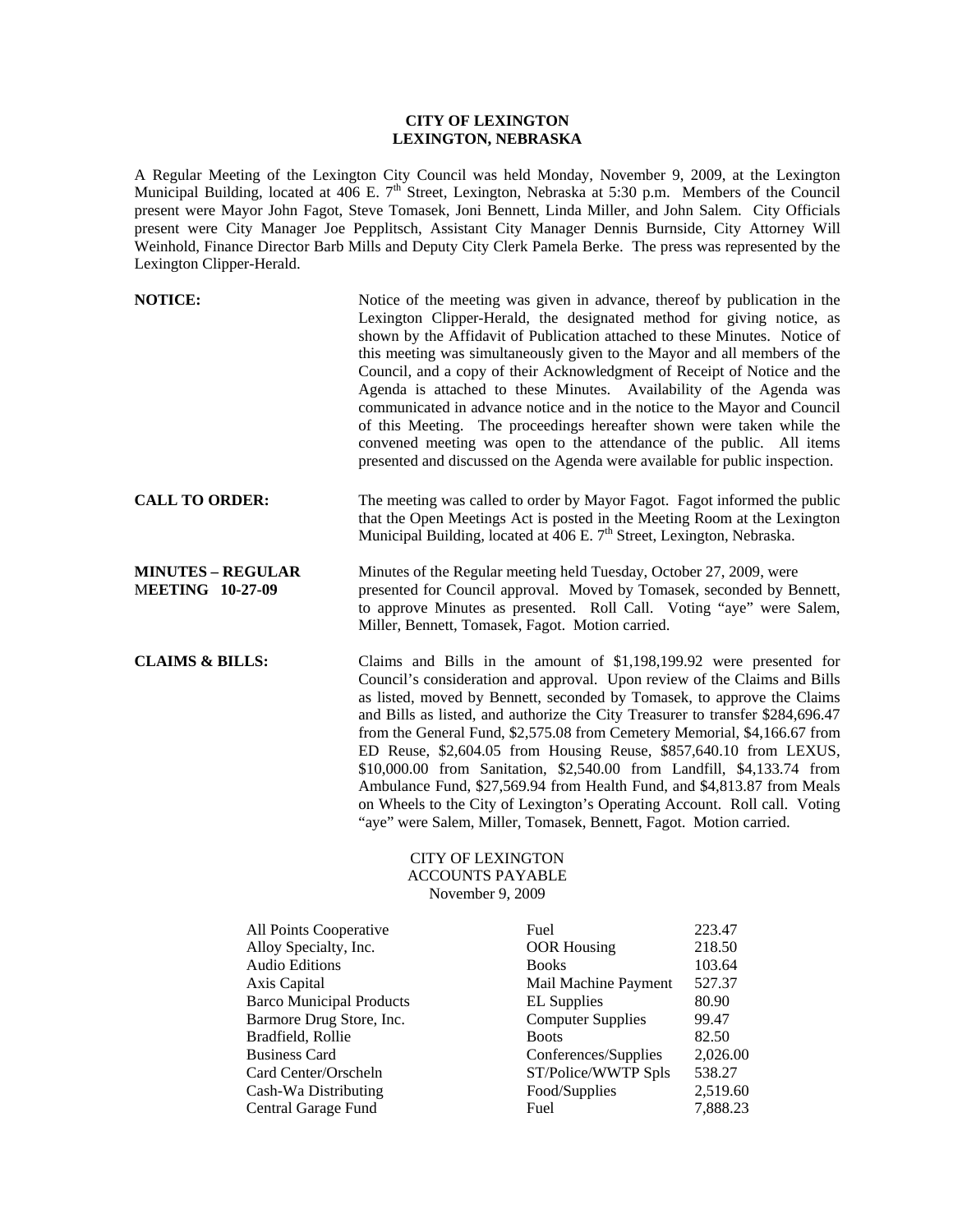Conney Safety Products ST/Pk Supplies 123.50 Cosmos Club Park Clean-up 300.00 Culligan Water Conditioner Co. Soft Water Supplies 211.35 Dan's Sanitation Sanitation Fees 11,200.00 Davis Energy, Inc. Fuel Fuel 4,468.40 Dawson Area Development Admin. Fees 1,360.00 Dawson County Register of Deeds Filing Fees 67.00 Dawson Pest Control GGC Service 35.00 Dawson Public Power District Power Purchase 395.77 Demars Gordon Olson Zalewski Professional Service 675.00 Diamond Vogel Paint ST Supplies 1,662.75 Downey Drilling, Inc. GEO Thermal-DCOC 33,080.12 Dutton-Lainson Company EL Supplies 36.77 Eakes Office Plus Copies 466.27 Ebsco Subscription Service Books 1,302.22 Ecolab WWTP Supplies 1,609.93 ED Roehr Safety Products Police Supplies 1,751.74 Eustis Body Shop Repair 57.46 Fastenal WWTP Supplies 34.04 Fed Ex Shipping Charges 27.36 Fisher Scientific WWTP Supplies 260.27 Gale Group, The Books 114.90 Gall's Police Supplies 90.97 Gnirk Lawn Care, Inc. Lawn Care 525.00 God of Prophecy/Youth Park Clean-up 200.00 Grace Lutheran Church/Youth Park Clean-up 300.00 Great Plains One-Call Service Locates 41.70 Hach Company WWTP Supplies 571.04 Hampton Inn Conference 1,440.00 Handi-Clean Products, Inc. ST Supplies 158.27 Health Claims Fund Claims 24,585.16 Holbein, Dahlas Lawn Care 275.00 Homestead Bank Fire Pumper Pmt. 50,573.61 Hometown Leasing Copier Payments 1,523.07 Ingram Library Services Books 900.54 Jones Plumbing & Heating Supplies & Service 1,640.03 Kratzer Electric, Inc. WR Service 241.20 Lexington Animal Clinic and Animal Care 1,353.80 Lexington Area Solid Waste Agency Landfill 1,007.28 Lexington Boy Scout Troop #31 PK Clean-up 300.00 Lexington Boy Scout Troop #88 PK Clean-up 300.00 Lexington Eagles Club Auxiliary PK Clean-up 300.00 Lexington Health Fund Self-funding 33,080.08 Lexington Housing Authority OOR Hsng-Lead Testing 2,385.55 Lexington Newspapers, Inc. Publications 368.32 Lexington Postmaster **Postage** 150.00 Lexington True Value Fire/ST Supplies 1,123.09 Lexington, City of General Fund Clear Cem.Memorial Due To 2,575.08 Lexington, City of Franchise/Service Fees 67.42 Payroll Wages 99,422.41 Social Security Employer Prtn/FICA Med 7,368.36 First National Bank Employer Prtn/Pension 3,423.70 First National Bank Police Pension 1,470.16 ICMA City Manager Pension 414.23

Chemsearch WWTP Supplies 297.99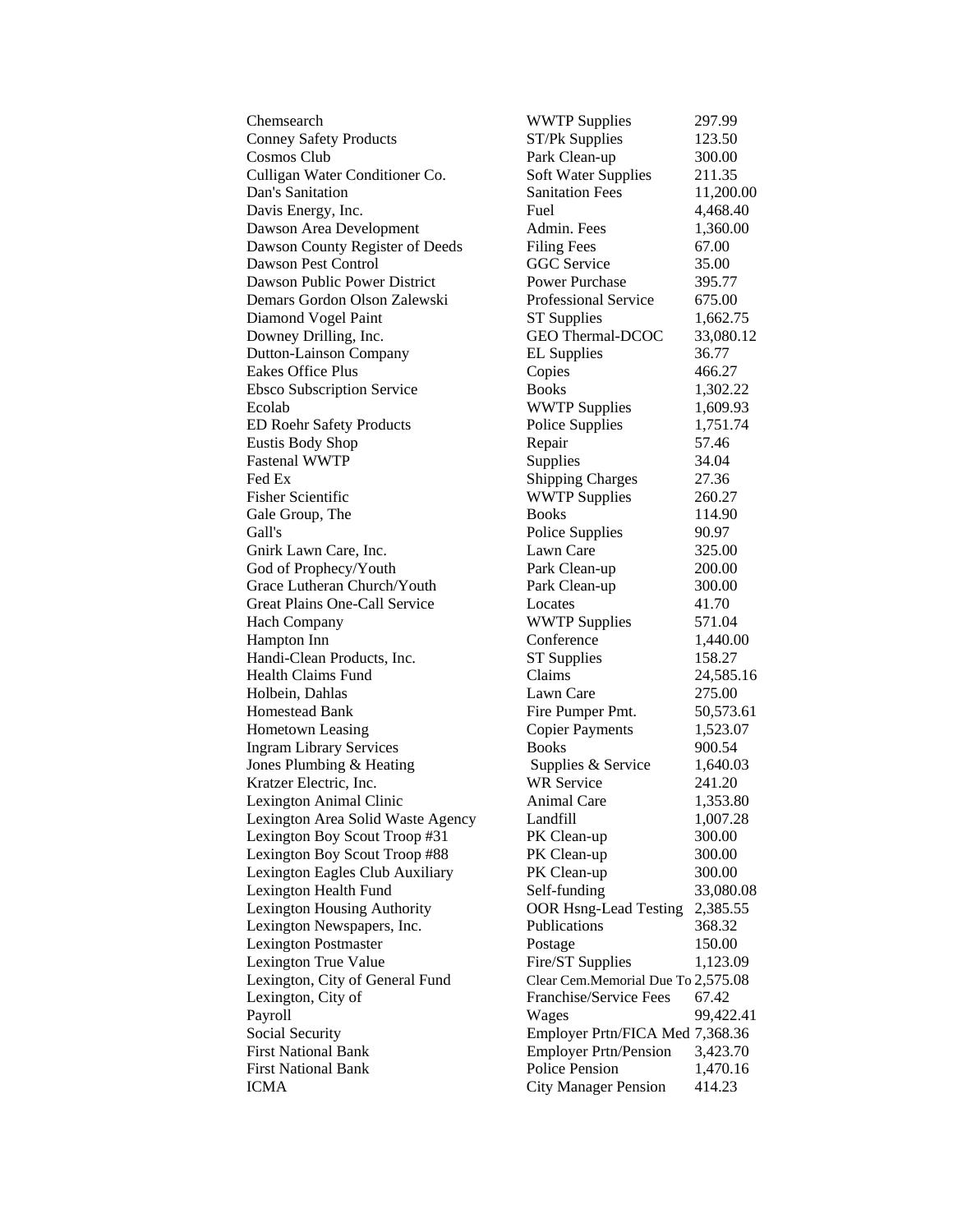| Linweld                                | <b>Ambulance Supplies</b>          | 103.00     |
|----------------------------------------|------------------------------------|------------|
| Lion's Club                            | PK Clean-up                        | 300.00     |
| McCookNet Internet Service             | Service/Servers                    | 1,897.44   |
| Meritain Health                        | Premium                            | 21,929.34  |
| Michael Todd & Co., Inc.               | <b>WR Supplies</b>                 | 1,924.73   |
| Mid-State Units                        | Rental                             | 420.00     |
| Miller Mechanical Specialties, Inc.    | Secondary Digester Rehab 36,006.19 |            |
| <b>Misko Sports</b>                    | Rec Supplies                       | 575.00     |
| <b>Moore Medical</b>                   | <b>Ambulance Supplies</b>          | 1,677.88   |
| <b>Morris Press</b>                    | <b>GGC</b> Supplies                | 73.00      |
| <b>Municipal Supply</b>                | <b>WR Supplies</b>                 | 519.00     |
| Nebraska Dept. of Economic Development | Mid Plains CDBG Pmt                | 4,166.67   |
| Nebraska National Bank                 | Copier Pmt                         | 684.82     |
| Nebraska Public Power District         | <b>Power Purchase</b>              | 678,240.96 |
| Nelson, Margie L.                      | <b>Cleaning Service</b>            | 500.00     |
| Neopost                                | Postage                            | 1,500.00   |
| Ostrom, Lars                           | <b>EL</b> Rebate                   | 1,025.00   |
| Overton Sand & Gravel                  | Gravel                             | 343.96     |
| Peak Interest                          | Food                               | 42.42      |
| Platte Valley Auto Mart                | Repair                             | 204.87     |
| <b>Platte Valley Communications</b>    | Maint./Repair/Supplies             | 275.15     |
| Plum Creek Market Place                | Food                               | 7.63       |
| Plum Creek Medical Group               | <b>Flu Shots</b>                   | 2,109.00   |
| <b>Plum Creek Promotions</b>           | <b>Shirts</b>                      | 1,874.85   |
| Post, Doran G.                         | EL Rebate                          | 900.00     |
| Presto-X LLC                           | Lib Service                        | 80.00      |
| Principal                              | Dental Premium                     | 1,475.78   |
| Q Club (Quincinera Group)              | PK Clean-up                        | 100.00     |
| <b>Roberts Dairy Company</b>           | <b>Beverages</b>                   | 199.57     |
| S & W Auto Parts, Inc.                 | Cem Supplies                       | 11.40      |
| Service Master Mid Nebraska            | <b>Cleaning Service</b>            | 189.12     |
| Sign Pro                               | Police/Rec Signs                   | 222.00     |
| Source Gas, Inc.                       | Gas Service                        | 4,789.14   |
| St. Ann's Catholic Youth               | PK Clean-up                        | 100.00     |
| Subway Sandwiches & Salads             | Food                               | 65.88      |
| Team Detail & Quicklube                | Repair                             | 337.37     |
| Thomas Bouregy & Company, Inc.         | <b>Books</b>                       | 139.50     |
| Thompson Co., The                      | Food                               | 494.33     |
| TierOne-Lib. Petty Cash                | Postage/Supplies                   | 36.14      |
| <b>Total Lawn Care</b>                 | Lawn Care                          | 3,781.00   |
| Tri-City Tribune                       | Publications                       | 320.00     |
| Tri-County Hospital                    | Wellness                           | 143.00     |
| <b>U-Save Business Equipment</b>       | Postage/Supplies                   | 411.67     |
| United Methodist Youth Group           | PK Clean-up                        | 300.00     |
| <b>USA BlueBook</b>                    | <b>WR Supplies</b>                 | 94.18      |
| Village Uniform                        | Supplies                           | 87.29      |
| WPCI                                   | Drug Test                          | 50.00      |
| Wal-Mart                               | Supplies                           | 236.85     |
| Young Women's Association              | PK Clean-up                        | 300.00     |
| <b>Barco Municipal Products</b>        | <b>WR Supplies</b>                 | 113.03     |
| Card Center/Orscheln                   | <b>WWTP Supplies</b>               | 61.10      |
| Cash-Wa Distributing                   | Food                               | 69.26      |
| Central Garage Fund                    | Repair/Service                     | 5,355.49   |
| Davis Energy, Inc.                     | <b>ST Supplies</b>                 | 42.50      |
| Dawson Public Power District           | <b>Power Purchase</b>              | 6,150.47   |
| Diamond Sales                          | <b>Books</b>                       | 106.75     |
| Downey Drilling, Inc.                  | Service                            | 100.00     |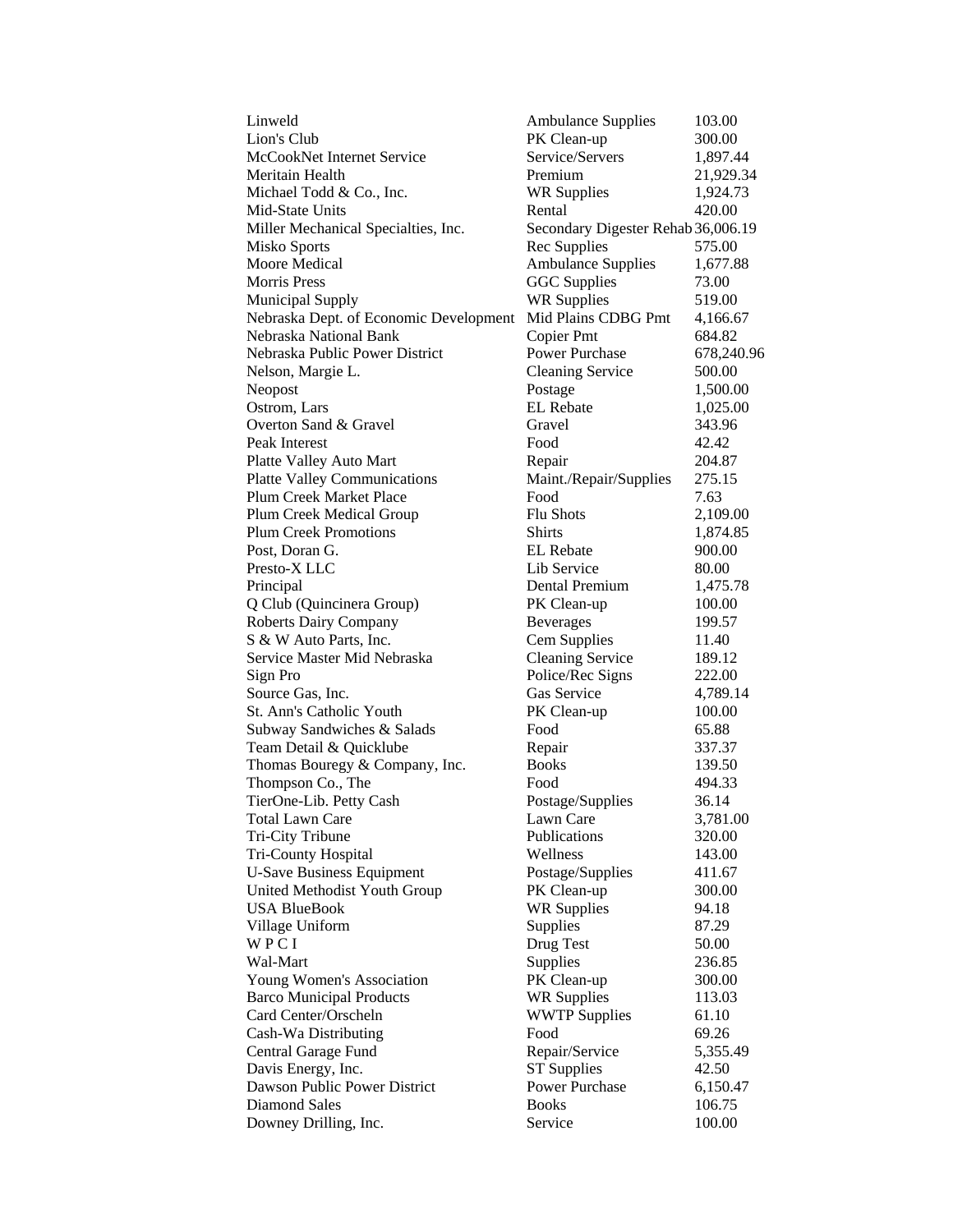| EMS Billing Services, Inc.          | <b>Ambulance Service</b>       | 1,530.86  |
|-------------------------------------|--------------------------------|-----------|
| <b>Farmer Brothers Coffee</b>       | Food                           | 364.57    |
| G & V Inc.                          | <b>Building Demolition</b>     | 45,833.46 |
| Health Claims Fund                  | Claims                         | 90.00     |
| <b>Lexington Family Eyecare</b>     | <b>Safety Glasses</b>          | 50.50     |
| Lexington Newspapers, Inc.          | <b>Publications</b>            | 1,572.09  |
| Matt Friend Truck Equipment         | <b>Central Garage Supplies</b> | 107.40    |
| Michael Todd & Co., Inc.            | <b>ST Supplies</b>             | 151.02    |
| Midwest Laboratories, Inc.          | <b>WWTP Tests</b>              | 1,715.00  |
| Nebraska Department of Revenue      | Sales & Use Tax                | 41,299.69 |
| Nebraska Environmental Products     | <b>Central Garage Supplies</b> | 1,105.90  |
| Nebraska Tech & Telecomm, Inc.      | Telephone Expense              | 1,289.48  |
| Party America                       | <b>ST Supplies</b>             | 68.09     |
| Platte Valley Auto Mart             | <b>Central Garage Supplies</b> | 482.23    |
| Plum Creek Market Place             | Food/Supplies                  | 28.03     |
| Rasmussen Mechanical Service, Inc.  | Lib Service/Repair             | 5,318.99  |
| <b>Roberts Dairy Company</b>        | <b>Beverages</b>               | 178.97    |
| S & W Auto Parts, Inc.              | <b>Central Garage Supplies</b> | 223.68    |
| South Central Nebraska RC&D Council | <b>Membership Dues</b>         | 40.00     |
| T. O. Haas Tire Co., Inc.           | Tires/Repair                   | 321.77    |
| Thompson Co., The                   | Food & Supplies                | 937.12    |
| TierOne-Lib. Petty Cash             | Postage                        | 26.88     |
| Tri-City Tribune                    | Publications                   | 120.00    |
| <b>U-Save Business Equipment</b>    | <b>ST Supplies</b>             | 25.23     |
| Verizon Wireless                    | Cellphone Service              | 120.43    |
| Wal-Mart                            | Supplies                       | 113.94    |
|                                     |                                |           |

TOTAL CLAIMS: 1,198,199.92

**ORDINANCE:** An ordinance entitled "AN ORDINANCE DIRECTING THE SALE/EXCHANGE OF LOTS 1-10 IN BLOCK 1, AND LOTS 1-8 AND 11- 13 IN BLOCK 2, NORTHWEST THIRD ADDITION TO THE CITY OF LEXINGTON, DAWSON COUNTY, NEBRASKA; TO PROVIDE FOR PUBLICATION AND THE RIGHT OF REMONSTRANCE" was read by title. Pepplitsch explained that the City and the Greater Lexington Corporation both hold property within the newly replatted Northwest Third Addition; this ordinance would define ownership following that replat process. He also explained how this area fits into housing development planning. Following discussion, moved by Tomasek, seconded by Miller, to suspend the rules regarding the reading of an ordinance on three separate occasions. Roll call. Voting "aye" were Salem, Bennett, Miller, Tomasek, Fagot. Motion carried.

> Ordinance No. 2272 was read by title. Moved by Bennett, seconded by Miller, to approve Ordinance No. 2272 as presented. Roll call. Voting "aye" were Salem, Tomasek, Miller, Bennett, Fagot. Motion carried.

**17<sup>TH</sup> STREET PAVING:** Pepplitsch presented a bid tabulation for the 17<sup>th</sup> Street Paving Improvement project. He noted that the bid is lower than the engineer's opinion and that the apparent low bidder, Paulsen Inc., is ready to begin the project. He also reported that the area property owners have been contacted and are in favor of the project. Following discussion, moved by Miller, seconded by Salem to accept the bids and award a contract to Paulsen Inc. and authorize the city manager to execute the necessary documents. Roll call. Voting "aye" were Tomasek, Bennett, Salem, Miller, Fagot. Motion carried.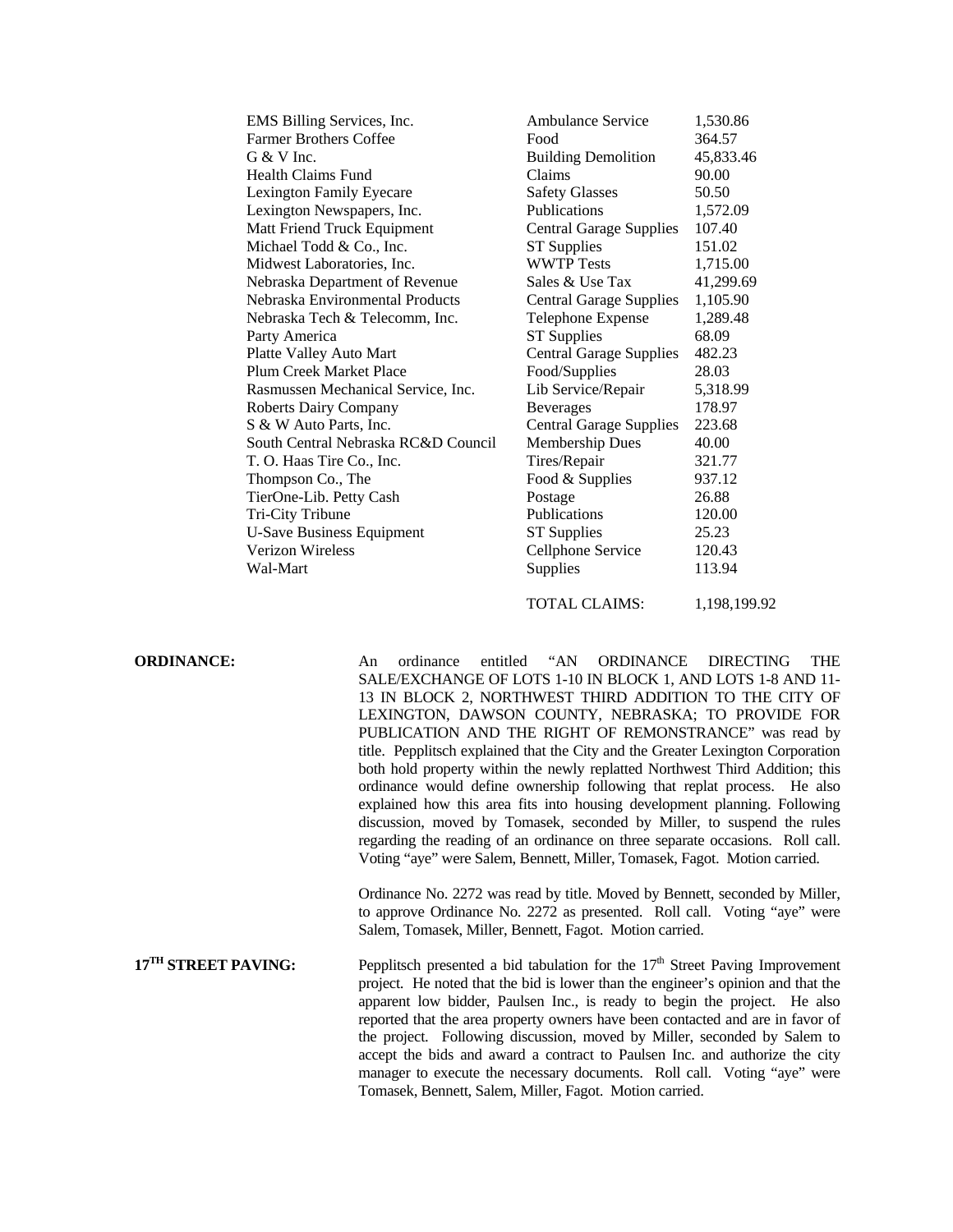**RESOLUTION:** Resolution No. 09-26 was presented for Council consideration. Pepplitsch reported this resolution fulfills a requirement for a federal aid road project. Moved by Salem, seconded by Tomasek, to approve Resolution No. 09-26 as presented. Roll Call. Voting "aye" were Miller, Bennett, Tomasek, Salem, Fagot. Motion carried.

## RESOLUTION NO. 09-26

Whereas: The City of Lexington Nebraska has a full-time public employee on staff who is fully qualified and has the time and interest in serving as a "Responsible Charge" (RC) for this project. The designated RC will be in day-to-day responsible charge of all aspects of the project, from planning through post-construction activities, with the express purpose of doing all things necessary for the project to remain eligible for federal-aid transportation project funding; and

Whereas: the RC will ensure that, at a minimum, (1) the project receives independent and careful development, supervision and inspection, (2) the project is constructed in compliance with the plans and specifications, (3) all aspects of the project, from planning through construction activities, including all environmental commitments, remain eligible for federal funding, and (4) decisions made and actions taken for the project have adequate supporting documentation filed in an organized fashion.

For purposes of this resolution, the following definitions will apply:

Fully qualified means a person who has satisfactorily completed all applicable Nebraska Department of Roads (NDOR) training courses and who has met the other requirements necessary to be included on the NDOR list of qualified Local Public Agency (LPA) RCs.

Full-time public employee means a public employee who meets all the requirements and is afforded all the benefits of full-time employees as that phrase is applied to other employees of the employing public entity. A person is not a full-time public employee if that person provides outside private consulting services, or is employed by any private entity, unless that person can prove to NDOR in advance, that employee's non-public employment is in a field unrelated to any aspect of the project for which federal aid is sought.

Public employee means a person who is employed solely by a county, a municipality, a political subdivision; a Native American tribe; a school district; another entity that is either designated by statute as public or quasipublic; or an entity included on the list of entities determined by the NDOR, and approved by the Federal Highway Administration (FHWA), as fulfilling public or quasi-public functions.

Responsible charge means the public employee who is fully empowered by the LPA and has actual day-to-day working knowledge and responsibility for all decisions related to all aspects of the federal-aid project from planning through construction project activities, including all environmental commitments. The RC is the day-to-day project manager, and the LPA's point-of-contact for the project. Responsible charge does not mean merely delegating the various tasks; it means active day-to-day involvement in identifying issues, investigating options, working directly with stakeholders, making decisions, and actively monitoring project construction. It is understood that the RC may delegate or contract certain technical tasks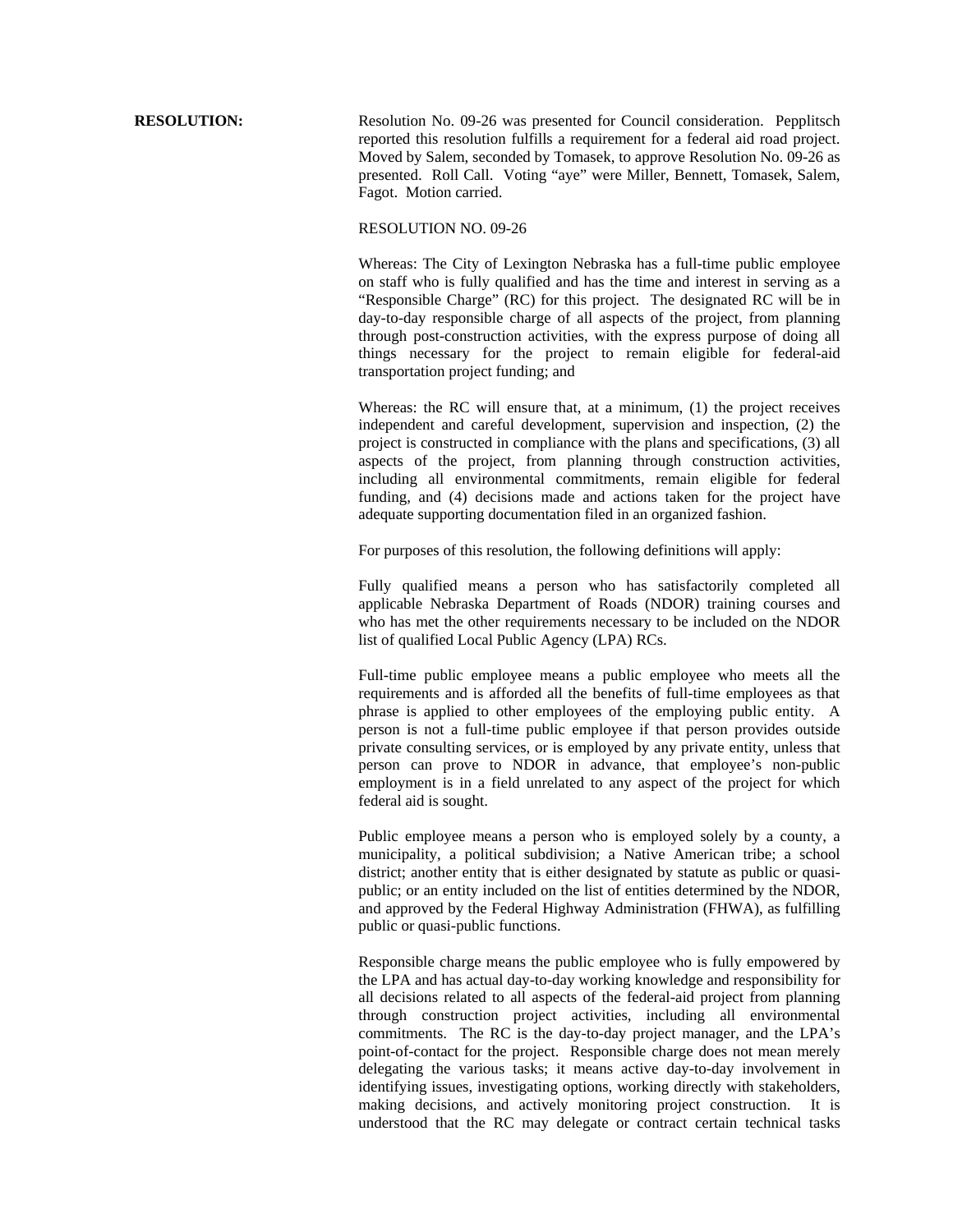associated with the project so long as the RC actively manages and represents the owner's interests in the delegated technical tasks.

Be It Resolved: by the Mayor and City Council of the City of Lexington, Nebraska that:

Dennis Burnside is hereby designated as Responsible Charge (RC) for preconstruction and construction phases, in accordance with the Project Program Agreement previously executed, the NDOR LPA Guidelines Manual for Federal-aid Projects, and all Federal, State and local laws, rules, regulations, policies and guidelines for the following Federal-aid transportation project:

NDOR Project Number STPAA-6556(4), NDOR Control Number 61338, 13th Street Urban Reconstruction.

The City of Lexington, Nebraska assures and agrees that:

1) It has authorized and fully empowered the RC to be in day-to-day responsible charge of the subject federal-aid project; this does not mean merely supervising, overseeing or delegating the various tasks, it means active day-to-day involvement in the project including identifying issues, investigating options, working directly with stakeholders, and decisionmaking.

2) The RC is a full-time public employee.

3) The RC is fully qualified and has successfully completed required training to serve as a RC.

4) It will allow the RC to spend all time reasonably necessary to properly discharge all duties associated with the project, including ensuring that all aspects of the project, from planning through post-construction activities, remain eligible for federal-aid highway project funding.

5) It will not assign other duties to the RC that would affect his or her ability to properly carry out the duties set out in this agreement.

6) It will provide necessary office space, materials and administrative support for the RC.

7) It will fully cooperate with, support and not unreasonably interfere with the day-to-day control of the RC concerning the acts necessary for making the project eligible for federal funding.

8) It will take all necessary actions and make its best good faith efforts to comply and assist the RC in complying with all federal and state requirements and policies applicable to federal-aid transportation projects, including, but not limited to, all applicable requirements of 23 CFR 635.105.

9) It will take all necessary actions and make its best good faith efforts to ensure that the RC's work on the project would be deemed to meet the same standards that the Nebraska Department of Roads must meet under 23 CFR 635.105.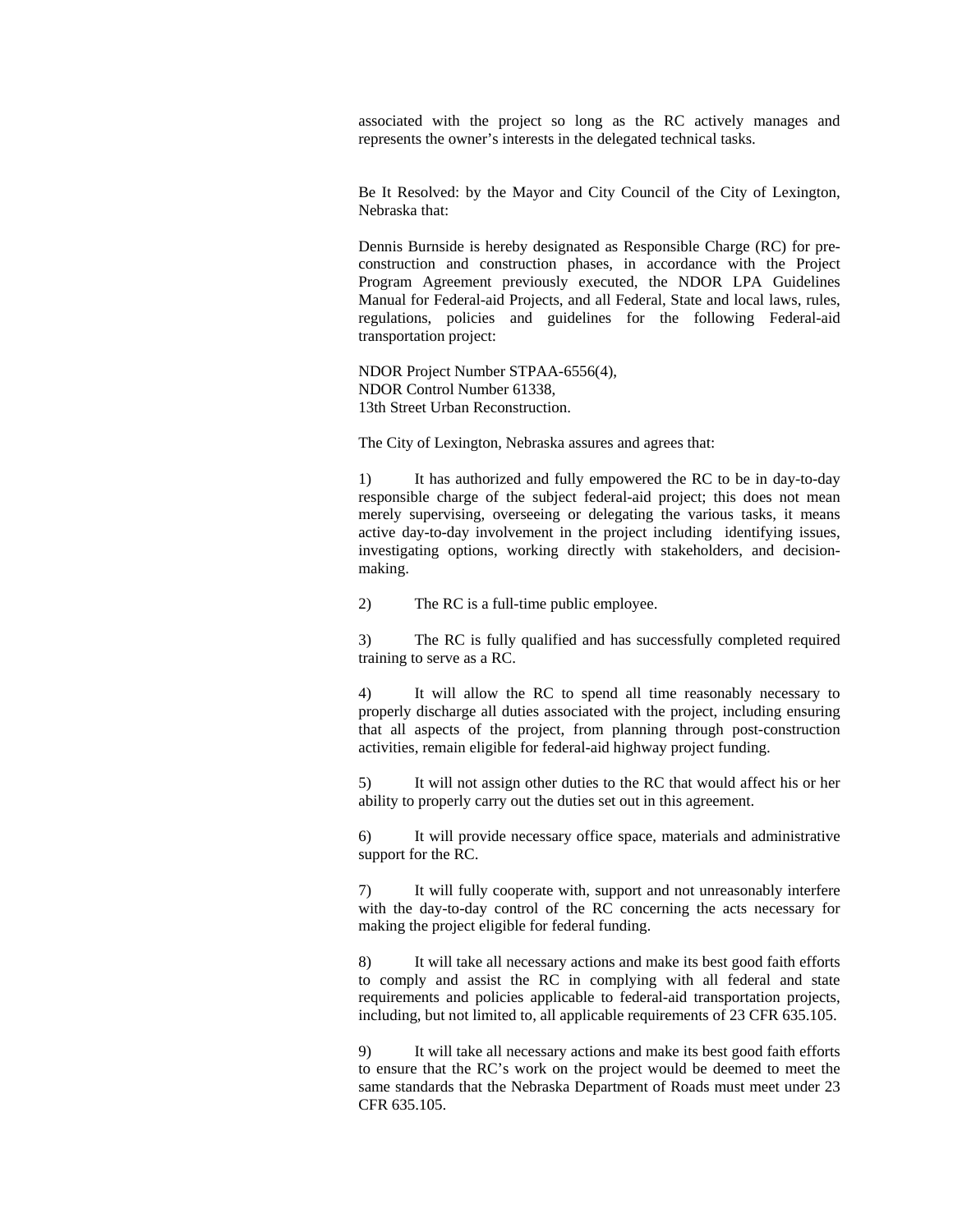10) It will comply with the conflict-of-interest requirements of 23 CFR 1.33.

11) It will notify NDOR immediately in the event the designated  $RC(s)$ will no longer be assigned to the project. A supplemental agreement designating a replacement RC may be required by NDOR.

12) It is ultimately responsible for complying with all federal and state requirements and policies applicable to federal-aid highway projects. This includes meeting all post-construction environmental commitments. The LPA understands that failure to meet any eligibility requirements for federal funding may result in the loss of all Federal funding for the project. In the event that the acts or omissions of RC, the LPA or its agents or representatives result in a finding that a project is ineligible for Federal funding, the LPA will be required to repay NDOR some or all previously paid Federal funds and any costs or expenses NDOR has incurred for the project, including but not limited to, those costs for the RC.

The City of Lexington, Nebraska understands that the following are the duties of the RC:

a) Serve as the LPA's contact for issues or inquiries for Federal-aid projects assigned by the LPA;

b) Ensure that all applicable Federal, State and local laws, rules, regulations, policies and guidelines are followed during the development and construction of the project;

c) Know and follow the NDOR LPA Guidelines Manual for Federalaid Projects;

d) Have active day-to-day involvement in identifying issues, investigating options, working directly with stakeholders, and decisionmaking;

e) Ensure that the project plans and specifications are sealed, signed and dated by a professional engineer licensed in the State of Nebraska, and that estimates have been prepared and the construction has been observed by a professional engineer licensed in the State of Nebraska or a person under the direct supervision of a professional engineer licensed in the State of Nebraska (reference Neb. Rev. Stat. § 81-3445);

f) Competently manage and coordinate the project day-to-day operations, including all project-related decisions, on behalf of the LPA, which includes the LPA's governing body, staff and any extended staff dedicated to the project such as consulting engineers;

g) Ensure that project documents are thoroughly checked, reviewed and have had quality control measures applied, prior to submitting to NDOR and/or FHWA;

h) Monitor the progress and schedule of the project and be responsible for ensuring that the project is completed on time in accordance with established milestone dates;